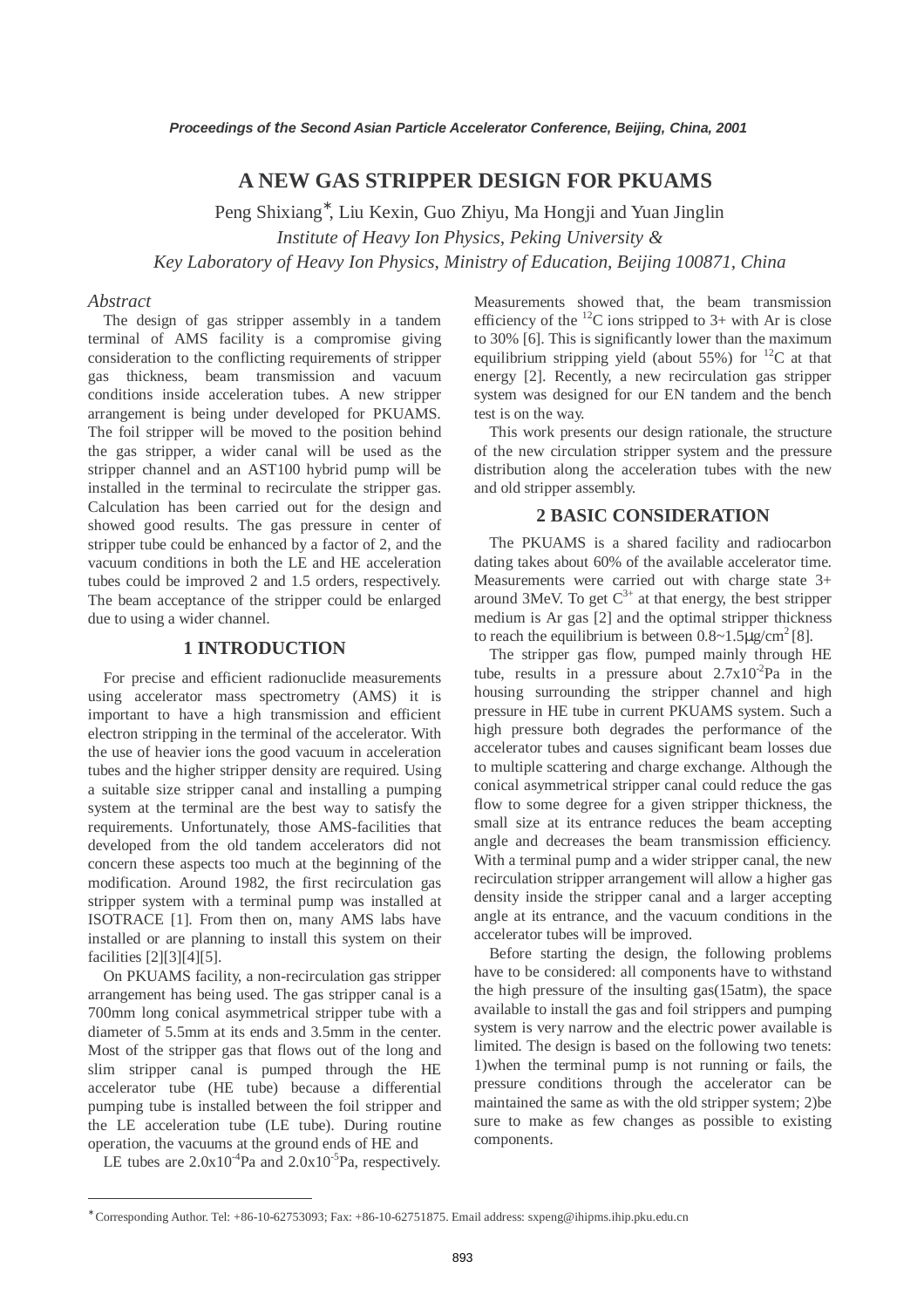#### **2 THE NEW STRIPPER SYSTEM**

Figure 1 gives a schematic view of the new stripper design. The gas stripper canal is a 500mm long uniformity cylindrical tube with an inner diameter of 8mm. It is supported at each end by a flange perforated 4 holes with a diameter of 50mm to give a high vacuum conductance. A terminal pump is connected to the stripper housing to recirculate the gas flowed out from both ends of the stripper channel via a volume of high conductance. The type of the terminal pump is ATS 100 Hybrid pump that is manufactured by the Alcatel Company. This series pumps have been used as terminal pumps successfully in other lab[5]. The pumping speed is 125  $\frac{1}{s}$  for  $N_2$  when pumping against a fore pressure of 40 mbar. Passive cooling is sufficient for the terminal pump at 15atm. The beam enters and leaves the stripper housing through LE and HE differential pumping tubes (DP tubes). Both of them are 150mm long with an inner diameter of 8mm. The LE DP tube is attached to the supports near the inlet end of the gas stripper housing and extents through the bellows between LE tube and the gas stripper and into the region of the tube end flange. The HE DP tube is connected to the exit of the foil stripper and forwards to the bellow in frond of the HE tube. Both of the DP tubes are very important in this design. The LE DP tube could reduce the beam losses due to change exchanging from  $C \rightarrow C^0$  in the LE tube. The supporting flange of HE DP tube could form a vacuum barrier between the stripper and the HE tube so that the only conductance between them is that of the

DP canal itself. The new gas stripper housing is an all-new component. It has the same overall length, diameter and end flange details as the existing one, but is provided with a 100mm diameter side port for the pump, a 15mm port with NW 15 coupling for the gas inlet line and two 25mm ports with NW 25 coupling for a Penning gauge and a roughing connection for operation tests on the bench as well as in the tandem with the tank open. The conductance of the backing-line is larger compared with the conductance of the two ends of the gas stripper in parallel so that the pump can have a high efficiency with low pressure at the exit of it. If the pump is not running, the backup-line will be closed through an electromagnetic valve. The gas inlet from the reservoir through a fine thermoleak valve will supplement the stripper gas that pumped away through the accelerator tubes.

The foil stripper in new assembly is moved directly behind the gas stripper. In such a case the acceptance is mainly defined by the HE tube and is higher than original one, which is only defined by the stripper channel itself. With this arrangement and thinner C foils the equilibrium can be reached and the beam losses due to angular straggling can be avoided, so the transmission with foil stripper for all isotopes will be greatly enhanced. With ATS 100 pump running and almost no additional stripper gas, the vacuum in the foil stripper is improved and the pressure inside the stripper canal is raised. The latter makes it possible to get adequate high gas density to dissociate the molecules inside the stripper canal so that the coulomb explosion can be reduced.



**Fig. 1. Schematic design of the new stripper configuration.**

## **3 PRESSURE PROFILE**

Calculations were carried out to determine the pressure distribution along the acceleration tubes with the new and old stripper system. The calculation

foundations are difference between them. For the old stripper, the calculation was based on the measured pressures at both ends of the accelerator tubes in routine